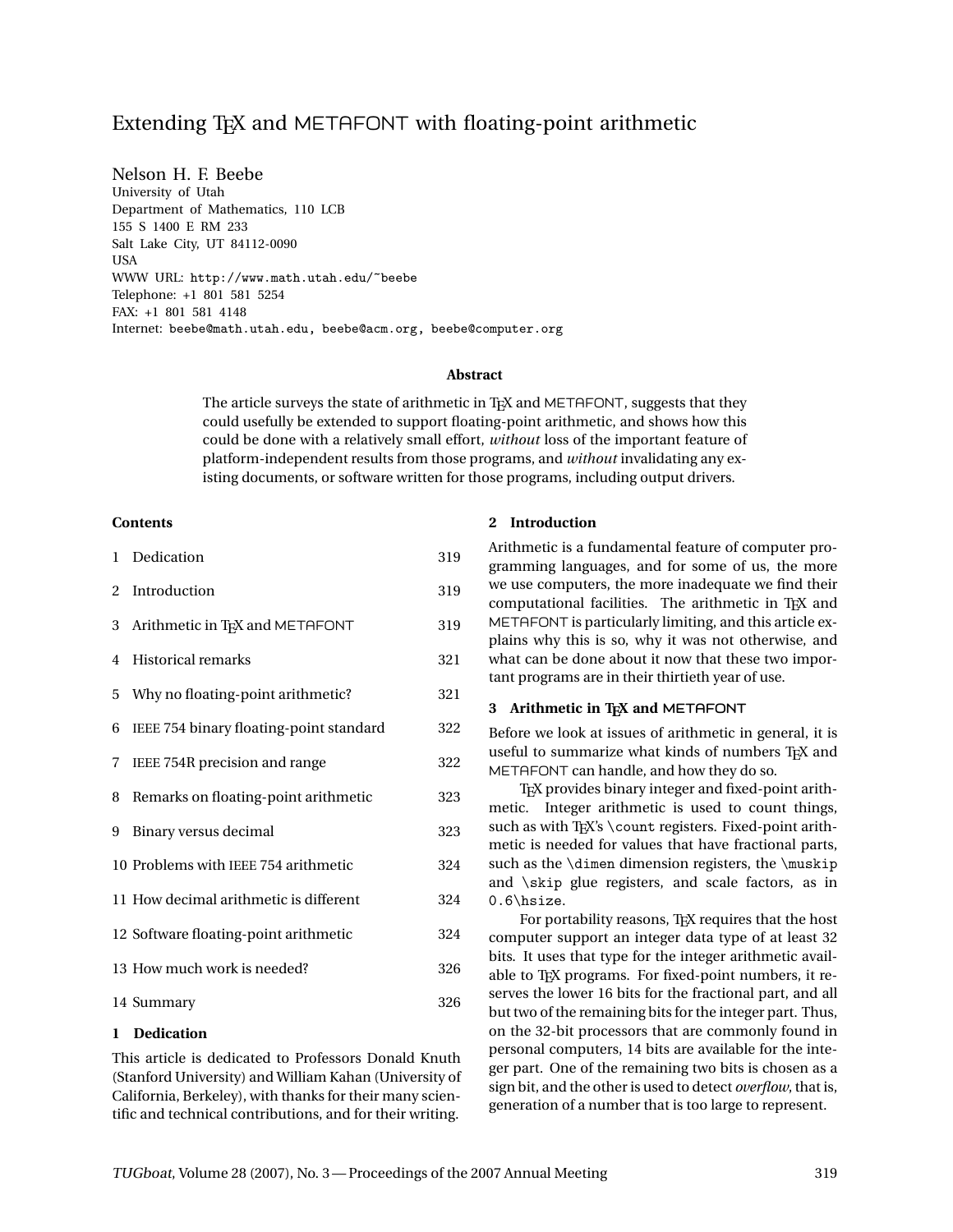When fractional numbers represent TFX dimensions, the low-order fraction bit represents the value  $2^{-16}$  pt. While printer's points have been a common unit of measurement since well before the advent of computer-based typesetting, this tiny value is new with TEX, and has the special name *scaled point*. The value 1 sp is so small that approximately 100 sp is about the wavelength of visible light. This ensures that differences of a few scaled points in the positioning of objects on the printed page are completely invisible to human eyes.

The problem with fixed-point numbers in TFX is at the other end: 14 integer bits can only represent numbers up to 16383. As a dimension, that many points is about 5.75 m, which is probably adequate for printed documents, but is marginal if you are typesetting a billboard. The PDP-10 computers on which TFX and METAFONT were developed had 36-bit words: the four extra bits raised the maximum dimension by a factor of 16. Nevertheless, if TEX's fixed-point numbers are used for purposes other than page dimensions, then it is easy to exceed their limits.

TEX is a macro-extensible language for typesetting, and arithmetic is expected to be relatively rare. TEX has little support for numerical expressions, just verbose low-level operators, forcing the T<sub>E</sub>X programmer to write code such as this fragment from layout.tex to accomplish the multiply-add operation noted in the comment:

% MRGNOTEYA = 0.75\*TEXTHEIGHT + FOOTSKIP  $\Upsilon = \T \text{EXTHEIGHT}$ \multiply \T by 75 % possible overflow! \divide \T by 100 \advance \T by \FOOTSKIP \xdef \MRGNOTEYA {\the \T}

Notice that the scale factor 0.75 could have been reduced from 75/100 to 3/4 in this example, but that is not in general possible. Similarly, here we could have written  $T = 0.75$  /TEXTHEIGHT, but that is not possible if the constant 0.75 is replaced by a variable in a register. The multiplication by 75 can easily provoke an overflow if \T is even as big as a finger length:

```
*\dimen1 = 220pt*\dimen2 = 75\dimen1! Dimension too large.
```

```
*\multiply \dimen1 by 75
! Arithmetic overflow.
```
See the ET<sub>F</sub>X calc package for more horrors of fixedpoint arithmetic.

T<sub>EX</sub> has, however, also seen use a scripting language, chosen primarily because of its superb quality, stability, reliability, and platform independence. TFX distributions now contain macro packages and utilities written in TEX for generating complex font tables, for packing and unpacking document archives, for scanning PostScript graphics files, and even for parsing SGML and XML.

T<sub>EX</sub>'s arithmetic does not go beyond the four basic operations of *add*, *subtract*, *multiply*, and *divide*. In particular, no elementary functions (square root, exponential, logarithm, trigonometric and hyperbolic functions, and so on) are provided in T<sub>EX</sub> itself, even though, in principle, they can be provided with macro packages.

In T<sub>F</sub>X, overflow is detected in division and multiplication but not in addition and subtraction, as I described in my *TUG 2003* keynote address [4].

Input numbers in METAFONT are restricted to 12 integer bits, and the result of even trivial expressions can be quite surprising to users:

% mf expr gimme an expr: 4095 >> 4095 gimme an expr: 4096 ! Enormous number has been reduced. >> 4095.99998 gimme an expr: infinity >> 4095.99998 gimme an expr: epsilon >> 0.00002 gimme an expr: 1/epsilon ! Arithmetic overflow. >> 32767.99998 gimme an expr: 1/3 >> 0.33333 gimme an expr: 3\*(1/3) >> 0.99998 gimme an expr:  $1.2 - 2.3 \implies -1.1$ gimme an expr: 1.2 - 2.4 >> -1.2 gimme an expr: 1.3 - 2.4 >> -1.09999

Notice that although 4096 is considered an overflow, internally METAFONT can generate a number almost eight times as large. Binary-to-decimal conversion issues produce the anomaly in  $3 \times (1/3)$ . The last line shows that even apparently simple operations are not so simple after all.

Overflows in METAFONT can also produce a report like this:

Uh, oh. A little while ago one of the quantities that I was computing got too large, so I'm afraid your answers will be somewhat askew. You'll probably have to adopt different tactics next time. But I shall try to carry on anyway.

METAFONT provides a few elementary functions: ++ (Pythagoras), abs, angle, ceiling, cosd, dir, floor, length, mexp, mlog, normaldeviate, round,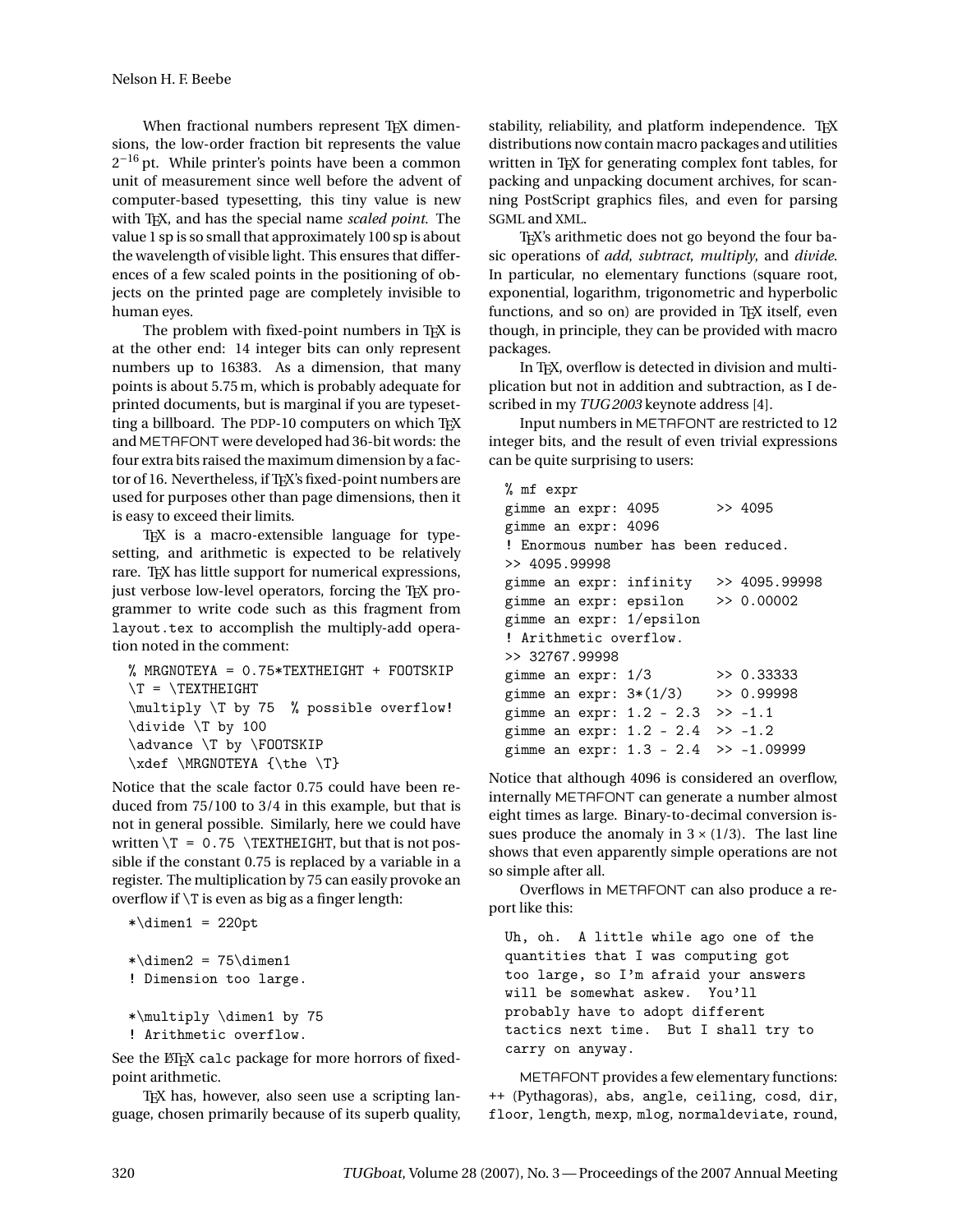sind, sqrt, and uniformdeviate. They prove useful in the geometric operations required in font design.

## **4 Historical remarks**

T<sub>F</sub>X and METAFONT are not the only systems that suffer from the limitations of fixed-point arithmetic. Most early computers were inadequate as well:

It is difficult today to appreciate that probably the biggest problem facing programmers in the early 1950s was scaling numbers so as to achieve acceptable precision from a fixed-point machine.

Martin Campbell-Kelly

*Programming the Mark I: Early Programming Activity at the University of Manchester* Annals of the History of Computing, **2**(2) 130–168 (1980)

Scaling problems can be made much less severe if numbers carry an exponent as well as integer and fractional parts. We then have:

Floating Point Arithmetic ... The subject is not at all as trivial as most people think, and it involves a surprising amount of interesting information.

Donald E. Knuth *The Art of Computer Programming: Seminumerical Algorithms* (1998)

However, more than just an exponent is needed; the arithmetic system also has to be predictable:

Computer hardware designers can make their machines much more pleasant to use, for example by providing *floating-point arithmetic* which satisfies simple mathematical laws.

The facilities presently available on most machines make the job of rigorous error analysis *hopelessly difficult*, but properly designed operations would encourage numerical analysts to provide better subroutines which have certified accuracy.

Donald E. Knuth *Computer Programming as an Art ACM Turing Award Lecture* (1973)

# **5 Why no floating-point arithmetic?**

Neither TEX nor METAFONT has floating-point arithmetic natively available, and as I discussed in my *Practical TEX 2005* keynote address [3], there is a very good reason why this is the case. Their output needs to be identical on all platforms, and when they were developed, there were many different computer vendors, some of which had several incompatible product lines. This diversity causes several problems, some of which still exist:

- There is system dependence in *precision*, *range*, *rounding*, *underflow*, and *overflow*.
- The number base varies from 2 on most, to 3 (Setun), 4 (Illiac II), 8 (Burroughs), 10, 16 (IBM S/360), 256 (Illiac III), and 10000 (Maple).
- Floating-point arithmetic exhibits bizarre behavior on some systems:
	- $x \times y \neq y \times x$  (early Crays);
	- $x \neq 1.0 \times x$  (Pr1me);
	- $x + x \neq 2 \times x$  (Pr1me);
	- $x \neq y$  but 1.0/(*x* − *y*) gets zero-divide error;
	- **–** wrap between underflow and overflow (e.g., C on PDP-10);
	- **–** job termination on overflow or zero-divide (most).
- No standardization: almost every vendor had one or more distinct floating-point systems.
- Programming language dependence on available precisions:
	- **–** Algol, Pascal, and SAIL (only real): recall that SAIL was the implementation language for the 1977–78 prototypes of T<sub>E</sub>X and METAFONT;
	- **–** Fortran (REAL, DOUBLE PRECISION, and on some systems, REAL\*10 or REAL\*16);
	- **–** C/C++ (originally only double, but float added in 1989, and long double in 1999);
	- **–** C# and Java have only float and double data types, but their arithmetic is badly botched: see Kahan and Darcy's *How Java's Floating-Point Hurts Everyone Everywhere* [28].
- Compiler dependence: multiple precisions can be mapped to just one, without warning.
- BSD compilers on IA-32 still provide no 80-bit format after 27 years in hardware.
- Input/output problem requires base conversion, and is *hard* (e.g., conversion from 128-bit binary format can require more than 11 500 decimal digits).
- Most languages do not guarantee exact base conversion.

Donald Knuth wrote an interesting article with the intriguing title *A simple program whose proof isn't* [29] about how T<sub>F</sub>X handles conversions between fixed-point binary and decimal. The restriction to fixed-point arithmetic with 16-bit fractional parts simplifies the base-conversion problem, and allows TFX to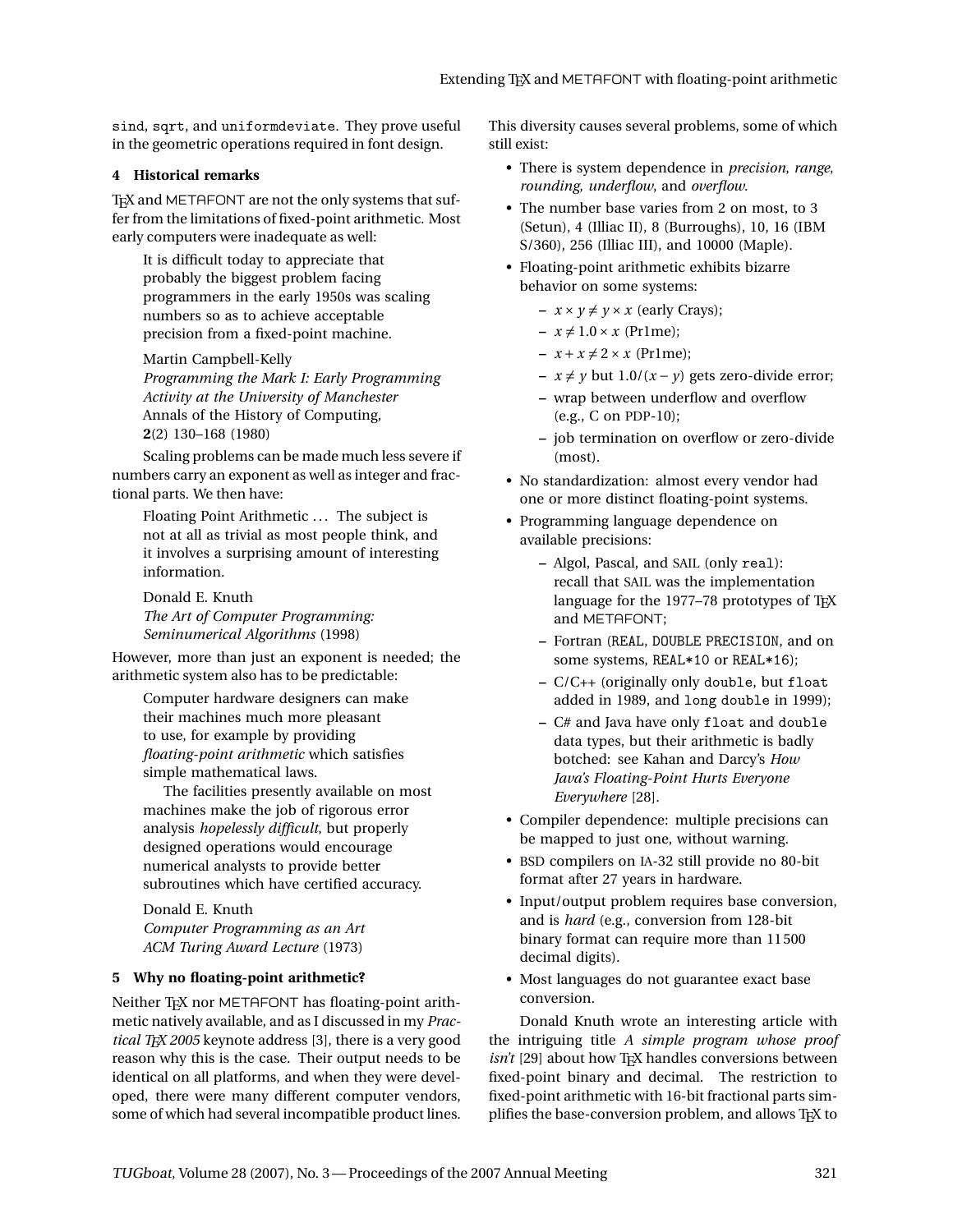guarantee exact round-trip conversions of such numbers.

TEX produces the same line- and page-breaking across all platforms, because floating-point arithmetic is used only for interword glue calculations that could change the horizontal position of a letter by at most a few scaled points, but as we noted earlier, that is invisible.

METAFONT has no floating-point at all, and generates identical fonts on all systems.

## **6 IEEE 754 binary floating-point standard**

With the leadership of William Kahan, a group of researchers in academic, government, and industry began a collaborative effort in the mid-1970s to design a new and much improved floating-point architecture. The history of this project is chronicled in an interview with Kahan [37, 38].

A preliminary version of this design was first implemented in the Intel 8087 chip in 1980, although the design was not finalized until its publication as IEEE Standard 754 in 1985 [23].

Entire books have been written about floatingpoint arithmetic: see, for example, Sterbenz [41] for historical systems, Overton [35] for modern ones, Omondi [34] and Parhami [36] for hardware, Goldberg [16, 17] for an excellent tutorial, and Knuth [30, Chap. 4] for theory. I am hard at work on writing two more books in this area. However, here we need only summarize important features of the IEEE 754 system:

- Three formats are defined: 32-bit, 64-bit, and 80-bit. A 128-bit format was subsequently provided on some Alpha, IA-64, PA-RISC, and SPARC systems.
- Nonzero normal numbers are *rational*:  $x = (-1)^s f \times 2^p$ , where the *significand*, *f*, lies in  $[1, 2)$ .
- Signed zero allows recording the direction from which an underflow occurred, and is particularly useful for arithmetic with complex (real + imaginary) numbers. The IEEE Standard (real + imaginary) numbers. The<br>requires that  $\sqrt{-0}$  evaluate to -0.
- The largest stored exponent represents Infinity if  $f = 0$ , and either quiet or signaling NaN (Not-a-Number) if  $f \neq 0$ . A vendor-chosen significand bit distinguishes between the two kinds of NaN.
- The smallest stored exponent allows leading zeros in *f* for *gradual underflow* to *subnormal* values.
- The arithmetic supports a model of fast *nonstop* computing. Sticky flags record exceptions, and Infinity, NaN, and zero values automatically

replace out-of-range values, without the need to invoke an exception handler, although that capability may also be available.

- Four rounding modes are provided:
	- **–** *to nearest with ties to even* (default);
	- **–** *to* +∞;
	- **–** *to* −∞;
	- **–** *to zero* (historical chopping).
- Values of  $\pm \infty$  are generated from huge/tiny and finite/0.
- NaN values are generated from  $0/0$ ,  $\infty \infty$ , ∞/∞, and any operation with a NaN operand.
- A NaN is returned from functions when the result is undefined in real arithmetic (e.g., p  $\sqrt{-1}$ ), or when an argument is a NaN.
- NaNs have the property that they are unequal to anything, even themselves. Thus, the C-language inequality test x != x is true *if*, and *only if*, x is a NaN, and should be readily expressible in *any* programming language. Sadly, several compilers botch this, and get the wrong answer.

## **7 IEEE 754R precision and range**

In any computer arithmetic system, it is essential to know the available range and precision. The precisions of the four IEEE 754 binary formats are equivalent to approximately 7, 15, 19, and 34 decimal digits. The approximate ranges as powers of ten, including subnormal numbers, are [−45, 38], [−324, 308], [−4951, 4932], and [−4966, 4932]. A future 256-bit binary format will supply about 70 decimal digits, and powers-of-ten in [−315 723, 315 652].

A forthcoming revision of the IEEE Standard will include decimal arithmetic as well, in 32-, 64-, and 128 bit storage sizes, and we can imagine a future 256-bit size. Their precisions are 7, 16, 34, and 70 decimal digits, where each doubling in size moves from *n* digits to  $2n + 2$  digits. Their ranges are wider than the binary formats, with powers of ten in [−101, 96], [−398, 384], [−6176, 6144], and [−1 572 932, 1 572 864].

In each case, the range and precision are determined by the number of bits allocated for the sign and the significand, and for the decimal formats, by restrictions imposed by the compact encodings chosen for packing decimal digits into strings of bits.

It is highly desirable that each larger storage size increase the exponent range (many older designs did not), and at least double the significand length, since that guarantees that products evaluated in the next higher precision *cannot overflow*, and are *exact*. For example, the Euclidean distance  $\sqrt{x^2 + y^2}$  is then trivial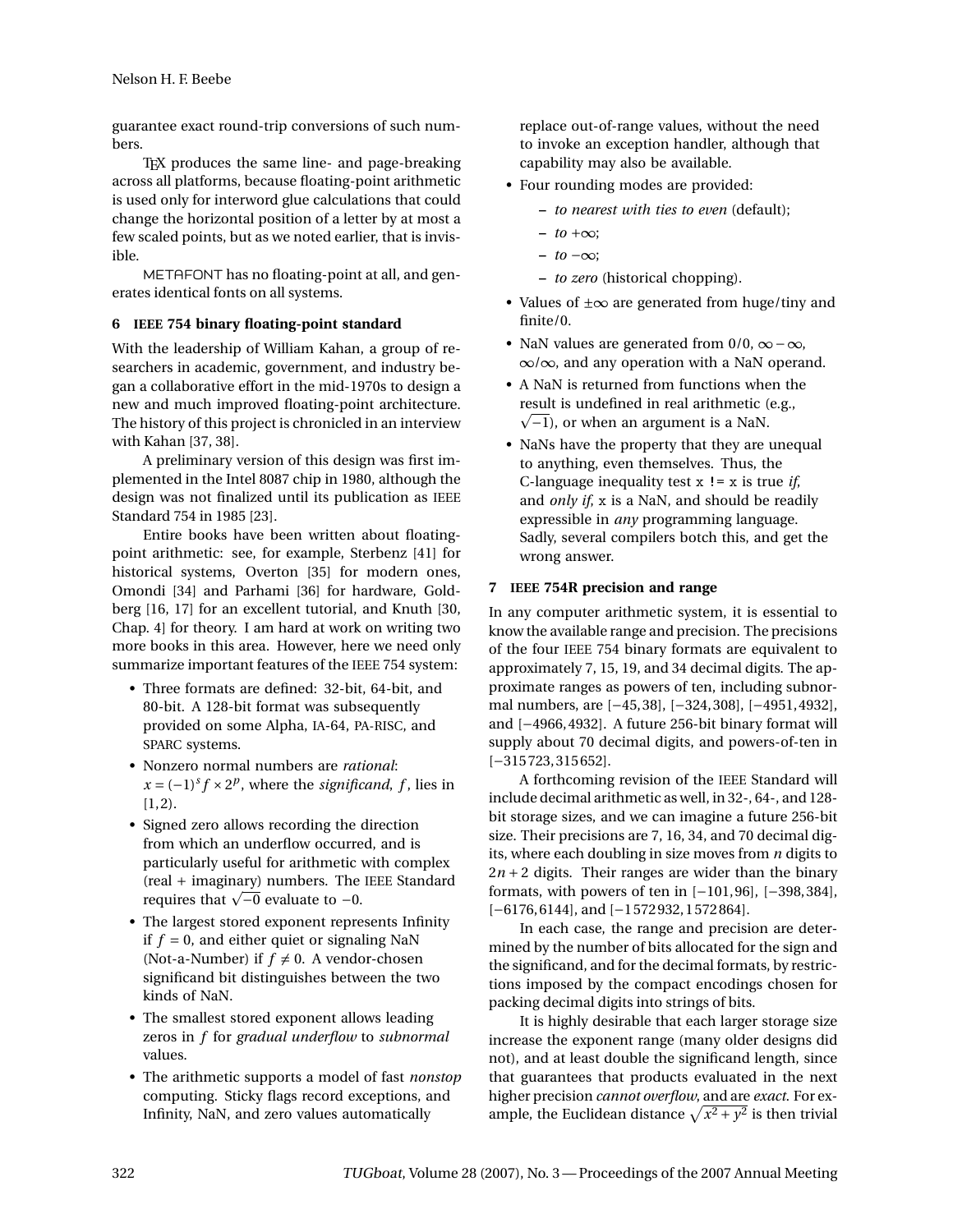to compute; otherwise, its computation requires careful rescaling to avoid premature underflow and overflow.

#### **8 Remarks on floating-point arithmetic**

Contrary to popular misconception, even present in some books and compilers, floating-point arithmetic is *not fuzzy*:

- Results are *exact* if they are representable.
- Multiplication by a power of base is always exact, in the absence of underflow and overflow.
- Subtracting numbers of like signs and exponents is *exact*.

Bases other than 2 or 10 suffer from *wobbling precision* caused by the requirement that significands be normalized. For example, in hexadecimal arithmetic,  $\pi/2 \approx 1.571 \approx 1.922_{16}$  has three fewer bits (almost one decimal digit) than  $\pi/4 \approx 0.7854 \approx \text{c.910}_{16}$ . Careful coders on such systems account for this in their programs by writing

 $y = (x + quarter\_pi) + quarter\_pi;$ instead of

 $y = x + half\_pi;$ 

Because computer arithmetic systems have finite range and precision, they are not *associative*, so commonly-assumed mathematical transformations do not hold. In particular, it is often necessary to control evaluation order, and this may be at odds with what the compiler, or even a high-performance CPU with dynamic instruction reordering, does with the code.

The presence of multiple rounding modes also invalidates common assumptions. For example, the Taylor series for the sine function begins

 $\sin(x) = x - (1/3!)x^3 + (1/5!)x^5 - \cdots$ 

If *x* is small enough, because of finite precision, one might expect that  $sin(x)$  could be computed simply as *x*. However, that is only true for the default rounding mode; in other modes, the correct answer could be one *ulp* (unit in the last place) higher or lower, so at least two terms must be summed. Similarly, the mathematical equivalence  $-(xy + z) \equiv (-xy - z)$  does not hold in some rounding modes. Except for some special numbers, it is not in general permissible to replace slow division with fast multiplication by the reciprocal, even though many optimizing compilers do that.

Some of the common elementary functions are *odd* ones: they satisfy  $f(x) = -f(-x)$ . This relation does not in general hold computationally if a rounding direction of other than *round-to-nearest* is in effect. Software designers are then forced to decide whether obeying computer rounding modes is more important than preserving fundamental mathematical symmetries: in well-designed software, symmetry wins. Nevertheless, in some applications, like *interval arithmetic*, which computes upper and lower bounds for every numeric operation, precise control of rounding is imperative, and overrides symmetry.

See Monniaux [33] for a recent discussion of some of the many problems of floating-point evaluation. A good part of the difficulties described there arise because of higher intermediate precision in the Intel IA-32 architecture, the most common desktop CPU family today. Other problems come from unexpected instruction reordering or multiple threads of execution, and the incidence of these issues increases with each new generation of modern processors.

### **9 Binary versus decimal**

Why should we care whether a computer uses binary or decimal arithmetic? Here are some reasons why a switch to decimal arithmetic has advantages:

- Humans are less uncomfortable with decimal arithmetic.
- In some case, binary arithmetic always gets the wrong answer. Consider this sales tax computation: 5% of 0.70 = 0.0349999... in *all* binary precisions, instead of the exact decimal 0.035. Thus, there can be significant cumulative rounding errors in businesses with many small transactions (food, music downloading, telephone, ...).
- Financial computations need fixed-point decimal arithmetic.
- Hand calculators use decimal arithmetic.
- Additional decimal rounding rules (eight instead of four) handle the financial and legal requirements of some jurisdictions.
- Decimal arithmetic eliminates most base-conversion problems.
- There is a specification of decimal arithmetic subsumed in the *IEEE 854-1987 Standard for Radix-Independent Floating-Point Arithmetic* [21].
- Older Cobol standards require 18D fixed-point.
- Cobol 2002 requires 32D fixed-point *and* floating-point.
- Proposals to add decimal arithmetic to C and C++ were submitted to the ISO language committees in 2005 and 2006.
- Twenty-five years of Rexx and NetRexx scripting languages give valuable experience in arbitrary-precision decimal arithmetic.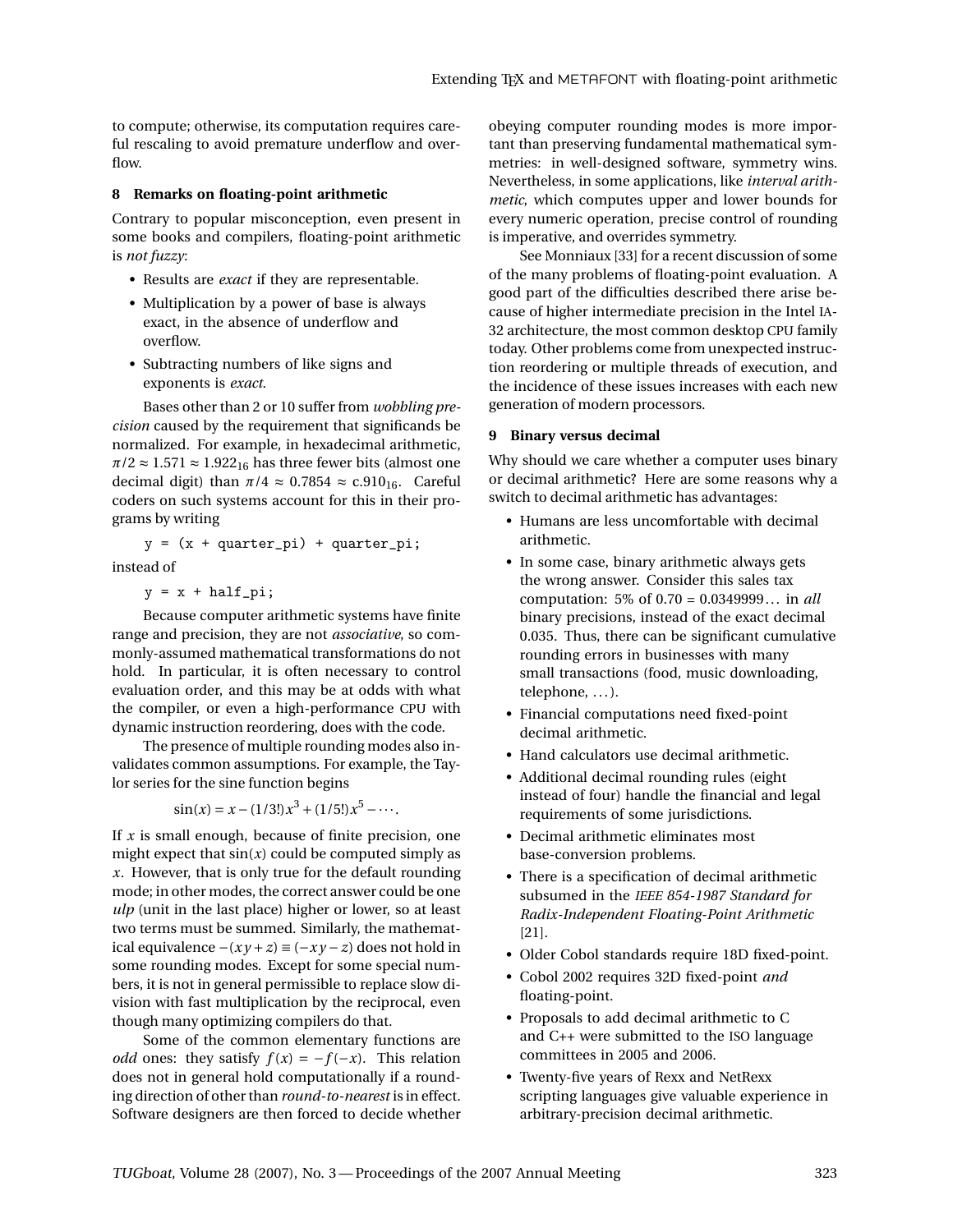- The excellent IBM decNumber library provides *open source* decimal floating-point arithmetic with a billion  $(10^9)$  digits of precision and exponent magnitudes up to 999 999 999.
- Preliminary support in gcc for +, −, ×, and / became available in late 2006, based on a subset of the IBM decNumber library.
- The author's mathcw package [5] provides a C99-compliant run-time library for binary, and also for decimal, arithmetic (2005–2008), with hundreds of additional functions, and important and useful extensions of the I/O functions.
- IBM zSeries mainframes got IEEE 754 binary floating-point arithmetic in 1999, and decimal floating-point arithmetic in firmware in 2006.
- The IBM PowerPC version 6 chips announced on 21 May 2007 add hardware decimal arithmetic, probably the first mainstream processor to do so in more than four decades.
- Hardware support seems likely in future Intel IA-32 and EM64T (x86\_64) processors, and the current family members are among the most widely-used in the world for general-purpose computing. Other chip vendors will have to offer similar facilities to remain competitive.

# **10 Problems with IEEE 754 arithmetic**

Despite the many benefits of IEEE 754 floating-point arithmetic, there are many impediments to its effective use:

- Language access to features has been slow: more than 27 years have passed since the Intel 8087, and we are still waiting!
- Programmer unfamiliarity, ignorance, and inexperience.
- A deficient educational system, both in academia, and in textbooks, leaves most programmers with little or no training in floating-point arithmetic.
- Partial implementations by some vendors deny access to important features (e.g., subnormals may flush to zero, IA-32 has only one NaN, IA-32 and IA-64 have imperfect rounding, Java and C# lack rounding modes and higher precisions).
- Long internal registers are generally beneficial, but also produce many computational surprises and double rounding [33], compromising portability.
- Rounding behavior at underflow and overflow limits is unspecified by the IEEE standards, and thus, is vendor dependent.
- Overeager, or incorrect, optimizations by compilers may produce wrong results, and prevent obtaining similar results across different platforms, or between different compilers on the same system, or even from the same compiler with different options.
- Despite decades of availability of IEEE 754 arithmetic, some compilers still mishandle signed zeros and NaNs, and it can be difficult to convince compiler vendors of the significance of such errors (I know, because I've tried, and failed).

# **11 How decimal arithmetic is different**

Programmers in science and engineering have usually only had experience with binary floating-point arithmetic, and some relearning is needed for the move to decimal arithmetic:

- Nonzero normal floating-point numbers take the form  $x = (-1)^s f \times 10^p$ , where *f* is an *integer*, allowing simulation of fixed-point arithmetic.
- Lack of normalization means multiple storage forms, but 1., 1.0, 1.00, 1.000, . . . compare equal, as long as floating-point instructions, rather than bitwise integer comparisons, are used.
- *Quantization* is detectable (e.g., for financial computations, 1.00 differs from 1.000).
- Signed zero and Infinity, plus quiet and signaling NaNs, are detectable from the first byte, whereas binary formats require examination of all bits.
- There are *eight* rounding modes because of legal and tax mandates.
- Compact storage formats— Densely-Packed Decimal (DPD) [IBM] and Binary-Integer Decimal (BID) [Intel]— need fewer than BCD's four bits per decimal digit.

# **12 Software floating-point arithmetic**

It may be better in some applications to have floatingpoint arithmetic entirely in software, as Apple once did with the no-longer-supported SANE (Standard Apple Numerics Environment) system. Here are some reasons why:

- TEX and METAFONT must continue to guarantee identical results across platforms.
- Unspecified behavior of low-level arithmetic guarantees *platform dependence*.
- Floating-point arithmetic is not associative, so instruction ordering (e.g., compiler optimization) affects results.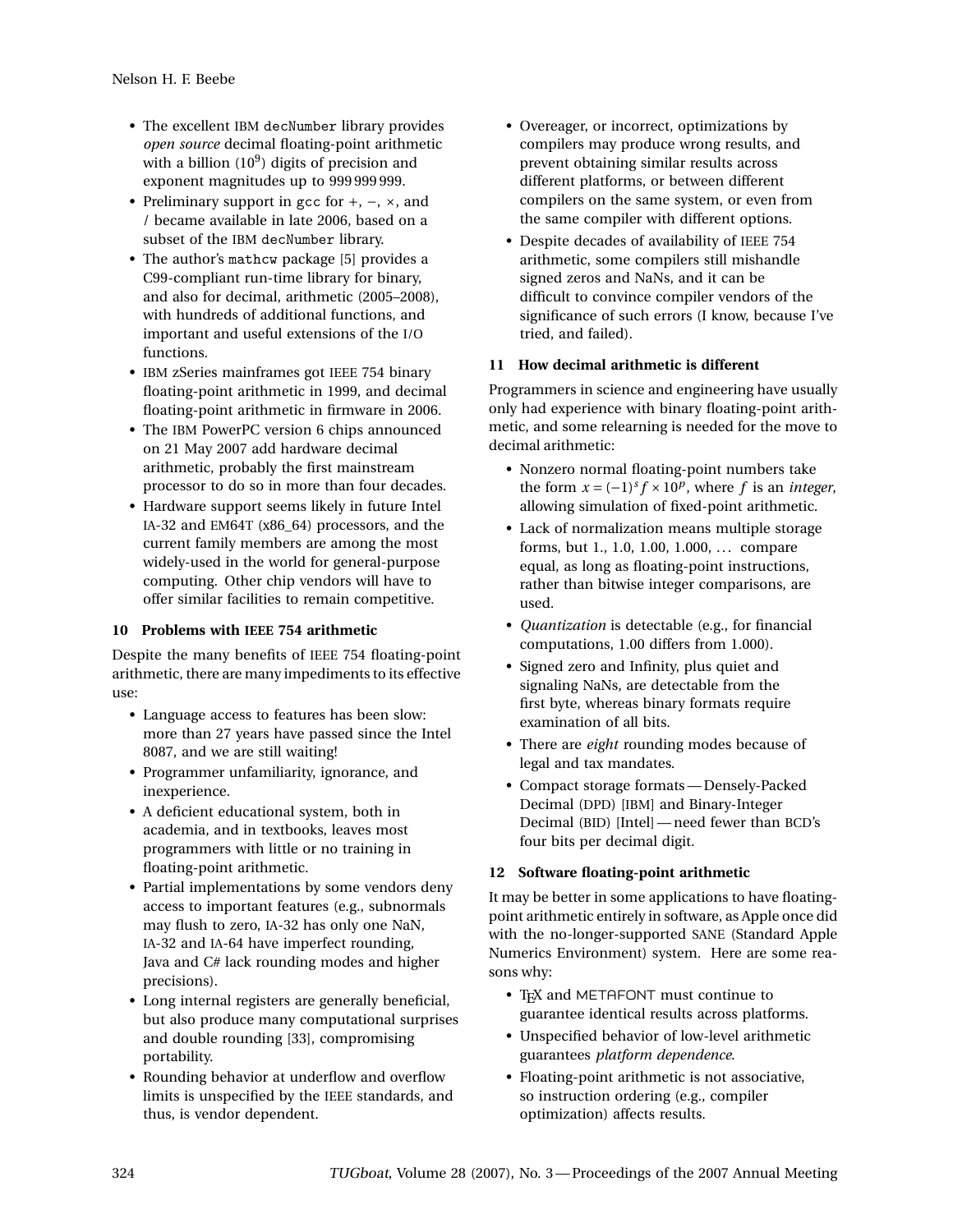- Long internal registers on some platforms, and not on others, alter precision, and results.
- Multiply-add computes  $x \times y + z$  with *exact* product and single rounding, getting different result from separate operations.
- Conclusion: only a single *software* floating-point arithmetic system in T<sub>EX</sub> and METAFONT can guarantee *platform-independent results*.

Software is often best enhanced by connecting two or more systems with a clean and simple interface:

What if you could provide a seamlessly integrated, fully dynamic language with a conventional syntax while increasing your application's size by less than 200K on an x86? You can do it with *Lua* !

Keith Fieldhouse

If we want to have floating-point arithmetic in TEX and METAFONT, then rather than modify those stable and reliable programs, including adding convenient expression syntax, and a substantial function library, there is a cleaner, and easier, approach:

- There is no need to modify TFX beyond what has already been done: LuaTEX interfaces TEX to a clean and well-designed scripting language — we just need to change the arithmetic and library inside lua.
- Scripting languages usually offer a single floating-point datatype, typically equivalent to IEEE 754 64-bit double (that is all that the C language used to have).
- qawk and dnawk are existing extensions by the author of awk for 128-bit binary and decimal arithmetic, respectively.
- Modern machines are fast and memories are big. We could adopt a 34D 128-bit format, or better, a 70D 256-bit format, instead as default numeric type.
- The author's mathcw package [5] is a highly-portable open-source library with support for *ten* floating-point precisions, including 256-bit binary and decimal.

Two more quotes from the father of the IEEE 754 design lead into our next points:

The convenient accessibility of doubleprecision in many Fortran and some Algol compilers indicates that double-precision will soon be universally acceptable as a substitute for ingenuity in the solution of numerical problems.

*Further Remarks on Reducing Truncation Errors*

Comm. ACM **8**(1) 40, January (1965)

Nobody knows how much it would cost to compute  $y^w$  correctly rounded for every two floating-point arguments at which it does not over/underflow. Instead, reputable math libraries compute elementary transcendental functions mostly within slightly more than half an ulp and almost always well within one ulp. Why can't  $y^w$  be rounded within half an ulp like SQRT? Because nobody knows how much computation it would cost.... No general way exists to predict how many extra digits will have to be carried to compute a transcendental expression and round it correctly to some preassigned number of digits. Even the fact (if true) that a finite number of extra digits will ultimately suffice may be a deep theorem.

W. Kahan *Wikipedia entry*

We need more than just the basic four operations of arithmetic: several dozen elementary functions, and I/O support, are essential.

- The *Table Maker's Dilemma* (Kahan) is the problem of always getting exactly-rounded results when computing the elementary functions. Here is an example of a hard case:  $log(+0x1.ac50b409c8aeep+8) =$ 0x60f52f37aecfcfffffffffffffffeb...p-200 There are 62 consecutive 1-bits in that number, and at least  $4 \times 13 + 62 + 1 = 115$  bits must be computed correctly in order to determine the correctly-rounded 53-bit result.
- Higher-than-needed-precision arithmetic provides a practical solution to the dilemma, as the Kahan quote observes.
- Random-number generation is a common portability problem, since algorithms for that computation are platform-dependent and vary in quality. Fortunately, several good ones are now known, and can be supplied in libraries, although careful attention still needs to be given to computer wordsize.
- The mathcw library gives *platform-independent* results for decimal floating-point arithmetic, since evaluation order is completely under programmer control, and identical everywhere, and the underlying decimal arithmetic is too.

W. Kahan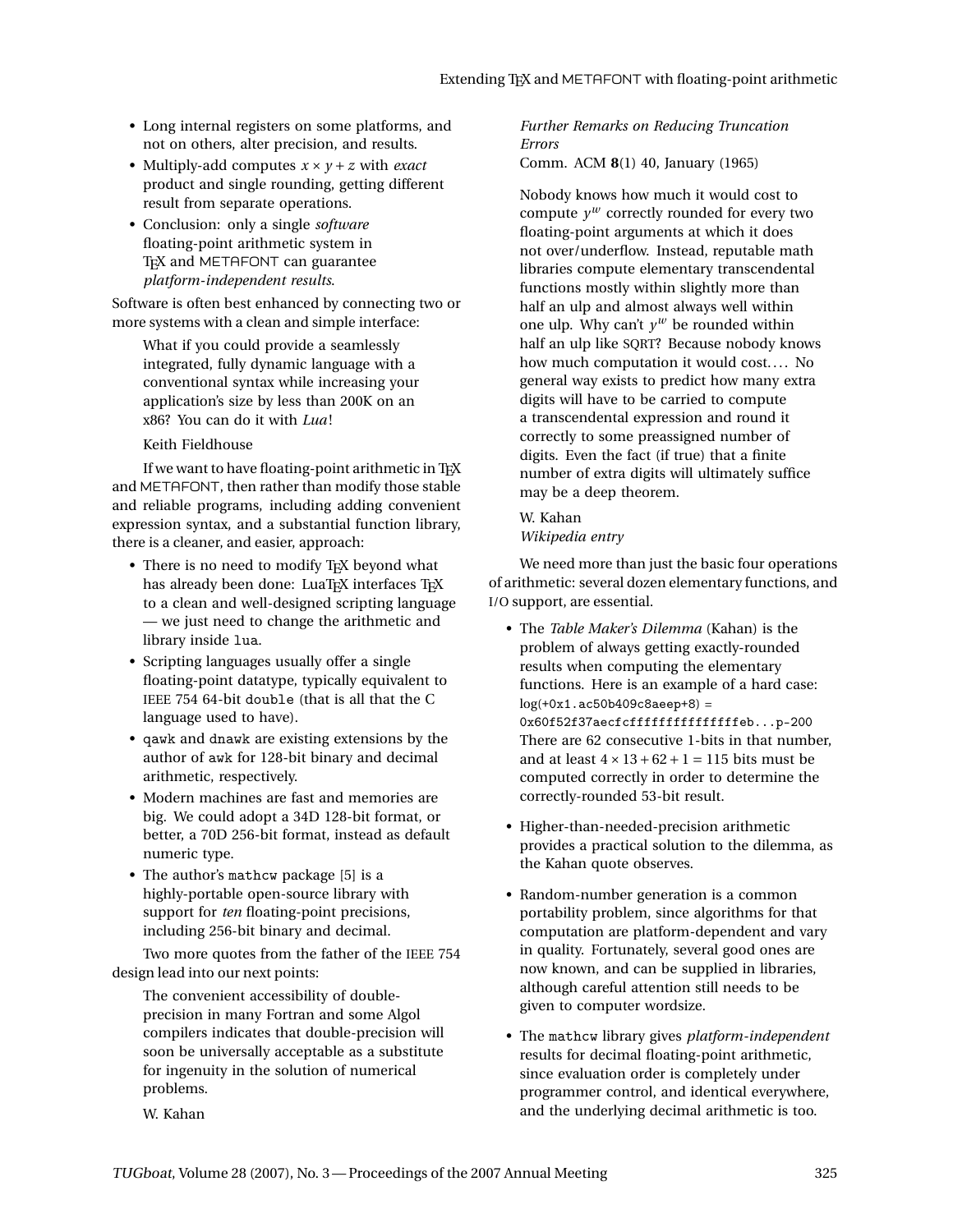# **13 How much work is needed?**

I argue that decimal floating-point arithmetic in software, isolated in a separate scripting language, is an effective and reasonable way to extend TFX and META-FONT so that they can have access to floating-point arithmetic, and remove the limitations and nuisance of fixed-point arithmetic that they currently suffer.

It is therefore appropriate to ask what kind of effort would be needed to do this. In four separate experiments with three implementations of awk, and one of lua, I took two to four hours each, with less than 3% of the code requiring changes:

| Program               | Lines | <b>Deleted</b> | Added |
|-----------------------|-------|----------------|-------|
| dgawk                 | 40717 | 109            | 165   |
| dlua                  | 16882 | 25             | 94    |
| dmawk                 | 16275 | 73             | 386   |
| dnawk                 | 9478  | 182            | 296   |
| METAFONT in C         | 30190 |                |       |
| T <sub>E</sub> X in C | 25215 |                |       |

## **14 Summary**

Had the IEEE 754 design been developed before TFX and METAFONT, it is possible that Donald Knuth would have chosen a software implementation of binary floating-point arithmetic, as he later provided for the MMIX virtual machine [2, 31, 32] that underlies the software analyses in newer editions of his famous book series, *The Art of Computer Programming*.

That did not happen, so in this article, I have shown how a different approach might introduce *decimal* floating-point arithmetic to T<sub>F</sub>X and METAFONT through a suitable scripting language, for which Lua [26, 25, 27] seems eminently suited, and has already been interfaced to TEX and is now in limited use for production commercial typesetting, and also for document style-file design. By selecting high working precision, at least 34 decimal digits and preferably 70, many numerical issues that otherwise compromise portability and reproducibility of typeset documents simply disappear, or at least, become highly improbable.

To make this workable, the compilers, the basic software arithmetic library, the elementary function library, and the I/O library need to be highly portable. The combination of the GNU gcc compiler family with the IBM decNumber library and the author's mathcw library satisfy all of these requirements. Within a year or two, we may therefore expect that decimal floatingpoint arithmetic in C could be available on all of the common platforms, allowing future TEX Live releases to build upon that foundation, and LuaTEX could become the TEX version of choice in many environments. LuaMETAFONT and LuaMETAPOST could soon follow.

## **References**

- [1] P. H. Abbott, D. G. Brush, C. W. Clark III, C. J. Crone, J. R. Ehrman, G. W. Ewart, C. A. Goodrich, M. Hack, J. S. Kapernick, B. J. Minchau, W. C. Shepard, R. M. Smith, Sr., R. Tallman, S. Walkowiak, A. Watanabe, and W. R. White. Architecture and software support in IBM S/390 Parallel Enterprise Servers for IEEE floating-point arithmetic. *IBM Journal of Research and Development*, 43(5/6):723–760, 1999. ISSN 0018-8646. URL http://www.research.ibm. com/journal/rd/435/abbott.html. Besides important history of the development of the S/360 floating-point architecture, this paper has a good description of IBM's algorithm for exact decimal-to-binary conversion, complementing earlier ones [39, 7, 29, 6, 40].
- [2] Heidi Anlauff, Axel Böttcher, and Martin Ruckert. *Das MMIX-Buch: ein praxisnaher Zugang zur Informatik. (German) [The MMIX Book: A practical introduction to computer science]*. Springer-Lehrbuch. Springer-Verlag, Berlin, Germany / Heidelberg, Germany / London, UK / etc., 2002. ISBN 3-540-42408-3. xiv + 327 pp. EUR 24.95. URL http://www.informatik.fh-muenchen.de/~mmix/ MMIXBuch/.
- [3] Nelson Beebe. The design of TEX and METAFONT: A retrospective. *TUGboat*, 26(1):33–41, 2005. ISSN 0896-3207.
- [4] Nelson H. F. Beebe. 25 Years of TEX and METAFONT: Looking back and looking forward—TUG 2003 keynote address. *TUGboat*, 25(1):7–30, 2004. ISSN 0896-3207.
- [5] Nelson H. F. Beebe. *The* mathcw *Portable Elementary Function Library*. 2008. In preparation.
- [6] Robert G. Burger and R. Kent Dybvig. Printing floating-point numbers quickly and accurately. *ACM SIGPLAN Notices*, 31(5):108–116, May 1996. ISSN 0362-1340. URL http://www.acm.org: 80/pubs/citations/proceedings/pldi/231379/ p108-burger/. This paper offers a significantly faster algorithm than that of [39], together with a correctness proof and an implementation in Scheme. See also [7, 1, 40, 8].
- [7] William D. Clinger. How to read floating point numbers accurately. *ACM SIGPLAN Notices*, 25 (6):92–101, June 1990. ISBN 0-89791-364-7. ISSN 0362-1340. URL http://www.acm.org: 80/pubs/citations/proceedings/pldi/93542/ p92-clinger/. See also output algorithms in [29, 39, 6, 1, 40].
- [8] William D. Clinger. Retrospective: How to read floating point numbers accurately. *ACM SIGPLAN Notices*, 39(4):360–371, April 2004. ISSN 0362-1340. Best of PLDI 1979–1999. Reprint of, and retrospective on, [7].
- [9] William J. Cody, Jr. Analysis of proposals for the floating-point standard. *Computer*, 14(3):63–69, March 1981. ISSN 0018-9162. See [23, 24].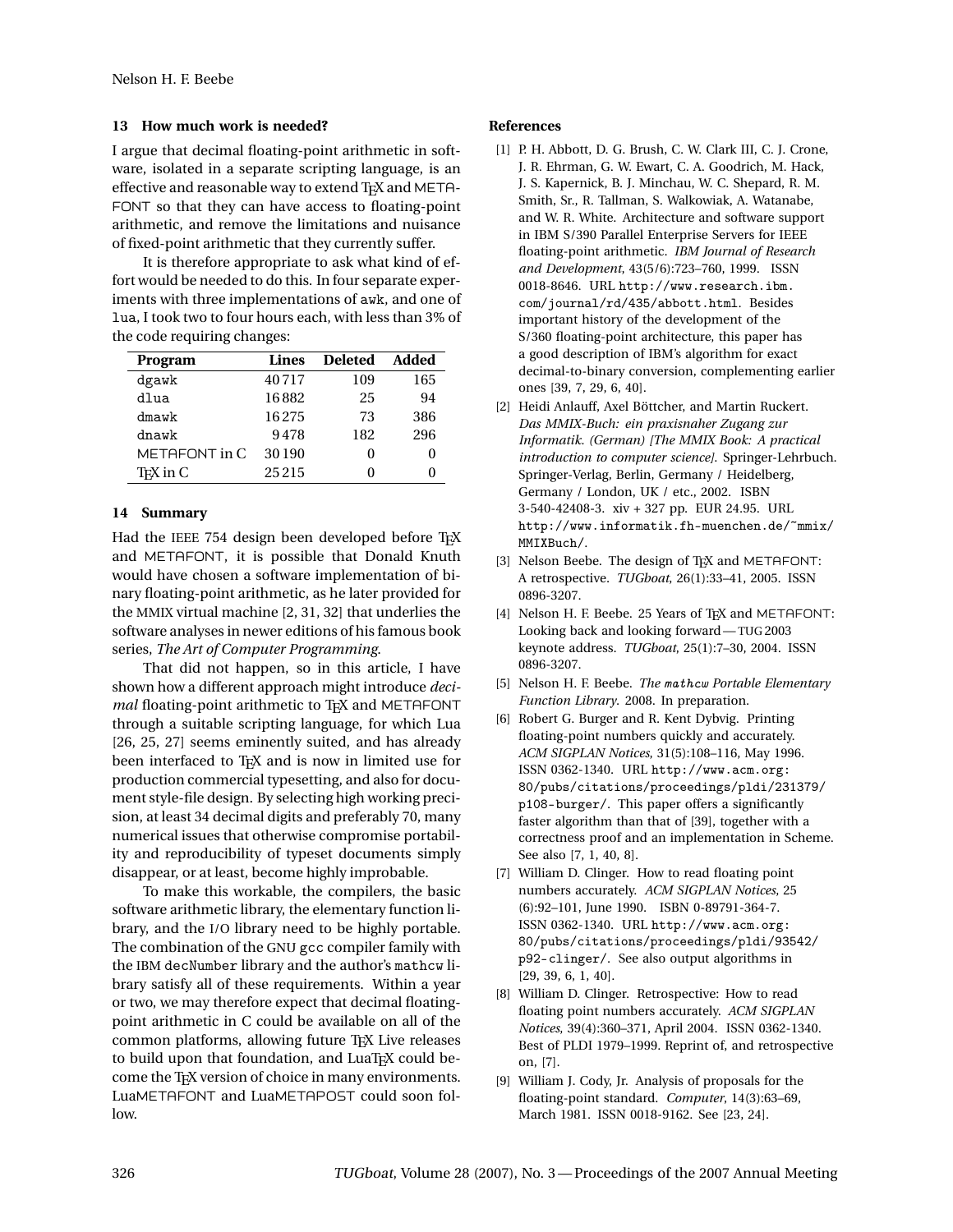- [10] Jerome T. Coonen. An implementation guide to a proposed standard for floating-point arithmetic. *Computer*, 13(1):68–79, January 1980. ISSN 0018-9162. See errata in [11]. See [23, 24].
- [11] Jerome T. Coonen. Errata: An implementation guide to a proposed standard for floating point arithmetic. *Computer*, 14(3):62, March 1981. ISSN 0018-9162. See [10, 23, 24].
- [12] Jerome T. Coonen. Underflow and the denormalized numbers. *Computer*, 14(3):75–87, March 1981. ISSN 0018-9162. See [23, 24].
- [13] Charles B. Dunham. Surveyor's Forum: "What every computer scientist should know about floating-point arithmetic". *ACM Computing Surveys*, 24(3):319, September 1992. ISSN 0360-0300. See [16, 15, 45].
- [14] W. H. J. Feijen, A. J. M. van Gasteren, D. Gries, and J. Misra, editors. *Beauty is our business: a birthday salute to Edsger W. Dijkstra*. Springer-Verlag, Berlin, Germany / Heidelberg, Germany / London, UK / etc., 1990. ISBN 0-387-97299-4. xix + 453 pp. LCCN QA76 .B326 1990.
- [15] David Goldberg. Corrigendum: "What every computer scientist should know about floating-point arithmetic". *ACM Computing Surveys*, 23(3):413, September 1991. ISSN 0360-0300. See [16, 13, 45].
- [16] David Goldberg. What every computer scientist should know about floating-point arithmetic. *ACM Computing Surveys*, 23(1):5–48, March 1991. ISSN 0360-0300. URL http://www.acm.org/pubs/toc/ Abstracts/0360-0300/103163.html. See also [15, 13, 45].
- [17] David Goldberg. Computer arithmetic. In *Computer Architecture—A Quantitative Approach*, chapter H, pages H–1–H–74. Morgan Kaufmann Publishers, Los Altos, CA 94022, USA, third edition, 2002. ISBN 1-55860-596-7. LCCN QA76.9.A73 P377 2003. US\$89.95. URL http: //books.elsevier.com/companions/1558605967/ appendices/1558605967-appendix-h.pdf. The complete Appendix H is not in the printed book; it is available only at the book's Web site: http://www.mkp.com/CA3.
- [18] David Gries. Binary to decimal, one more time. In Feijen et al. [14], chapter 16, pages 141–148. ISBN 0-387-97299-4. LCCN QA76 .B326 1990. This paper presents an alternate proof of Knuth's algorithm [29] for conversion between decimal and fixed-point binary numbers.
- [19] David Hough. Applications of the proposed IEEE-754 standard for floating point arithmetic. *Computer*, 14 (3):70–74, March 1981. ISSN 0018-9162. See [23, 24].
- [20] IEEE. IEEE standard for binary floating-point arithmetic. *ACM SIGPLAN Notices*, 22(2):9–25, February 1985. ISSN 0362-1340. See [23].
- [21] IEEE. *854-1987 (R1994) IEEE Standard for Radix-Independent Floating-Point Arithmetic*. IEEE, New York, NY, USA, 1987. ISBN 1-55937-859-X.

16 pp. US\$44.00. URL http://standards.ieee. org/reading/ieee/std\_public/description/ busarch/854-1987\_desc.html. Revised 1994.

- [22] IEEE Computer Society Standards Committee. Working group of the Microprocessor Standards Subcommittee and American National Standards Institute. *IEEE standard for binary floating-point arithmetic*. ANSI/IEEE Std 754-1985. IEEE Computer Society Press, 1109 Spring Street, Suite 300, Silver Spring, MD 20910, USA, 1985. 18 pp. See [23].
- [23] IEEE Task P754. *ANSI/IEEE 754-1985, Standard for Binary Floating-Point Arithmetic*. IEEE, New York, NY, USA, August 12, 1985. ISBN 1-55937-653-8. 20 pp. US\$35.00. URL http: //standards.ieee.org/reading/ieee/std\_ public/description/busarch/754-1985\_desc. html; http://standards.ieee.org/reading/ ieee/std/busarch/754-1985.pdf; http: //www.iec.ch/cgi-bin/procgi.pl/www/iecwww. p?wwwlang=E&wwwprog=cat-det.p&wartnum= 019113; http://ieeexplore.ieee.org/iel1/ 2355/1316/00030711.pdf. Revised 1990. A preliminary draft was published in the January 1980 issue of IEEE Computer, together with several companion articles [9, 12, 10, 11, 19, 42, 43]. The final version was republished in [20, 22]. See also [44]. Also standardized as *IEC 60559 (1989-01) Binary floating-point arithmetic for microprocessor systems*.
- [24] IEEE Task P754. *ANSI/IEEE 754-1985, Standard for Binary Floating-Point Arithmetic*. IEEE, New York, August 12 1985. A preliminary draft was published in the January 1980 issue of IEEE Computer, together with several companion articles [9, 12, 10, 11, 19, 42, 43]. Available from the IEEE Service Center, Piscataway, NJ, USA.
- [25] Roberto Ierusalimschy. *Programming in Lua*. Lua.Org, Rio de Janeiro, Brazil, 2006. ISBN 85-903798-2-5. 328 (est.) pp.
- [26] Roberto Ierusalimschy, Luiz Henrique de Figueiredo, and Waldemar Celes. *Lua 5.1 Reference Manual*. Lua.Org, Rio de Janeiro, Brazil, 2006. ISBN 85-903798-3-3. 112 (est.) pp.
- [27] Kurt Jung and Aaron Brown. *Beginning Lua programming*. Wiley, New York, NY, USA, 2007. ISBN (paperback), 0-470-06917-1 (paperback). 644 (est.) pp. LCCN QA76.73.L82 J96 2007. URL http://www. loc.gov/catdir/toc/ecip074/2006036460.html.
- [28] W. Kahan and Joseph D. Darcy. How Java's floating-point hurts everyone everywhere. Technical report, Department of Mathematics and Department of Electrical Engineering and Computer Science, University of California, Berkeley, Berkeley, CA, USA, June 18, 1998. 80 pp. URL http://www.cs. berkeley.edu/~wkahan/JAVAhurt.pdf; http: //www.cs.berkeley.edu/~wkahan/JAVAhurt.ps.
- [29] Donald E. Knuth. A simple program whose proof isn't. In Feijen et al. [14], chapter 27, pages 233–242. ISBN 0-387-97299-4. LCCN QA76 .B326 1990.